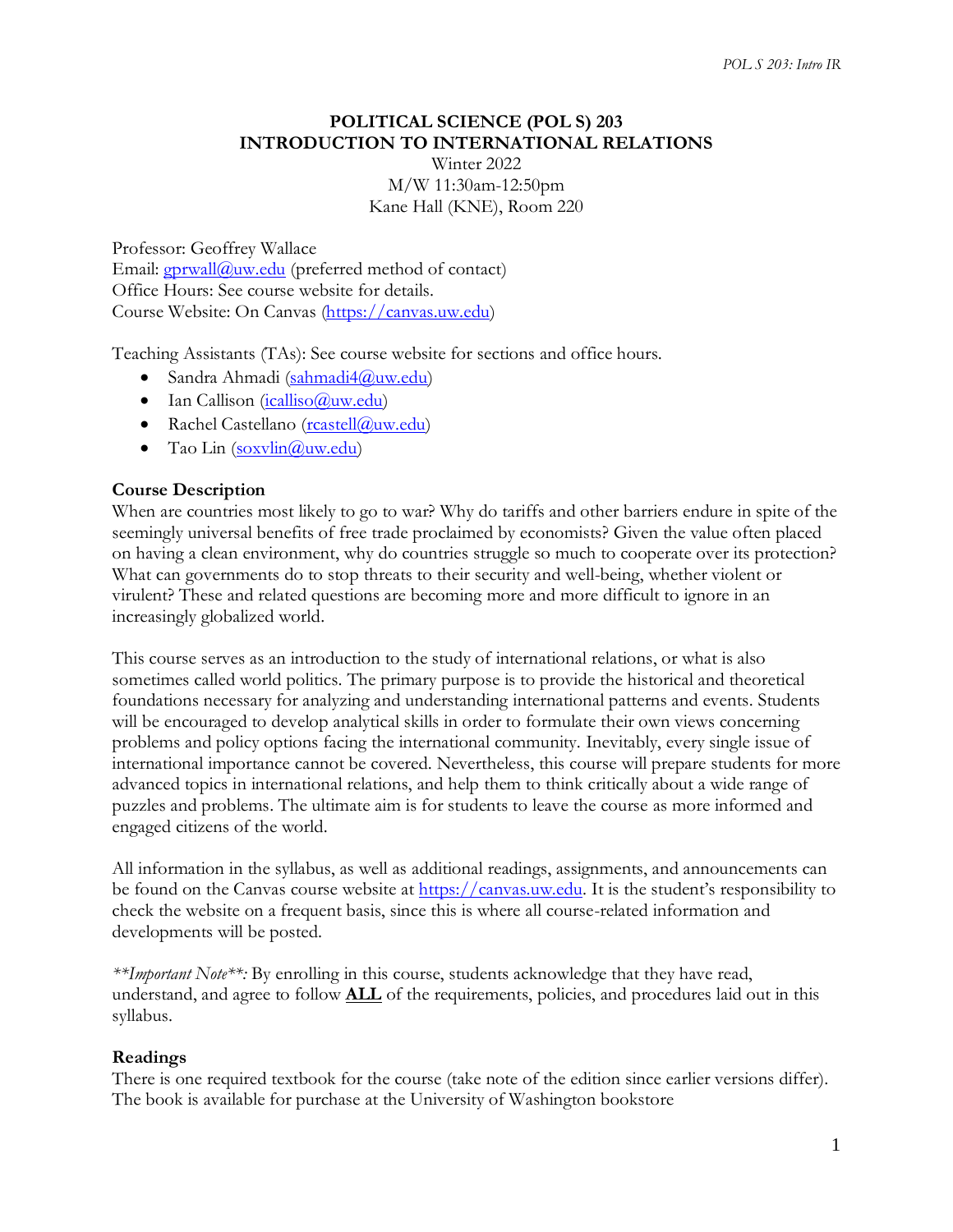[\(http://www.bookstore.washington.edu/\)](http://www.bookstore.washington.edu/), or from many online retailers. An e-book version is also available at a much less expensive price directly from the publisher [\(https://digital.wwnorton.com/worldpol5\)](https://digital.wwnorton.com/worldpol5).

• **(FLS)** Frieden, Jeffry A., David A. Lake, and Kenneth A. Schultz. 2022. *World Politics: Interests, Interactions, Institutions (Fifth Edition)*. New York, N.Y.: W.W. Norton. ISBN: 978-0- 393-87223-1.

Additional readings will be posted on the Canvas course website.

Students are also expected to keep up with current international events through daily reading of the *New York Times*, which will be incorporated into lectures and quiz sections. A discounted digital or hard copy subscription is available at [www.nytimes.com/uwashington.](http://www.nytimes.com/uwashington)

### **Course Requirements**

*\*\*Important Note\*\*:* The nature and weighting of assessments are subject to change based on possible alterations in the mode of course delivery due to Covid disruptions, university policy changes, or related health and safety concerns. Any changes will be clearly announced by the instructor.

Students are expected to attend all lectures and quiz sections, and come prepared by doing all assigned readings beforehand. Lecture notes will not be provided by the instructor or TAs.

Final grades for the course are determined by the following components (information about each assignment will be provided closer to the deadline).

- Midterm Exam  $#1$  (25%) in class on Monday,  $1/24$
- Midterm Exam  $#2$  (25%) in class on Wednesday,  $2/23$
- Final Exam (30%) in class on Wednesday, 3/16 2:30pm-4:20pm
- Section Participation (20%)

Exams will be a combination of short answer/identification and short essay questions based on all course materials (lectures, readings, and quiz sections) for the relevant part of the course. The Final Exam is cumulative, but will be weighted toward the material after Midterm Exam #2.

### *Section Participation*

Because this is a large introductory course, quiz sections provide the best opportunity to engage with your peers and discuss the course material and issues related to world politics. In the aim of making this experience rewarding for everyone involved, full and thoughtful participation is necessary. Section activities will include analyzing the readings and lecture material, policy debates, and applying course themes to current events. TAs will evaluate students based on the quantity *and*  quality of their participation. Further details on the structure and expectations for section will be provided separately by your TA. Meeting times for quiz sections are available on the university time schedule.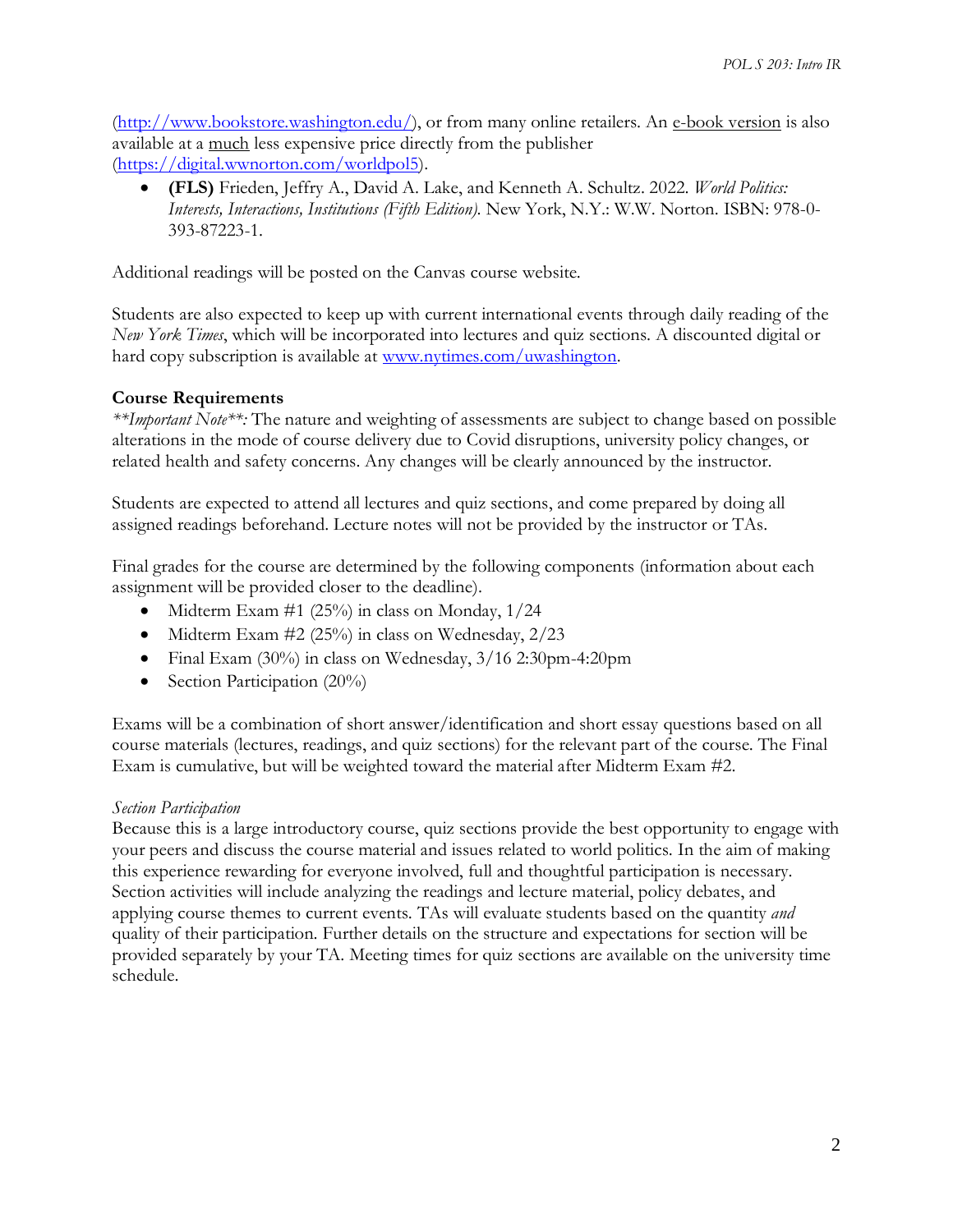|                                           | Exemplary $(3.5-4.0)$                                                                                                                                                                                                                       | Proficient (2.5-3.4)                                                                                                                                                                                                                                   | Developing $(1.5-2.4)$                                                                                                                                                                            | Inadequate $($ <1.5 $)$                                                                                                                                                                                 |
|-------------------------------------------|---------------------------------------------------------------------------------------------------------------------------------------------------------------------------------------------------------------------------------------------|--------------------------------------------------------------------------------------------------------------------------------------------------------------------------------------------------------------------------------------------------------|---------------------------------------------------------------------------------------------------------------------------------------------------------------------------------------------------|---------------------------------------------------------------------------------------------------------------------------------------------------------------------------------------------------------|
| Frequency of<br>participation<br>in class | Student initiates<br>contributions more<br>than once in each class.                                                                                                                                                                         | Student initiates<br>contribution once in<br>each class.                                                                                                                                                                                               | Student initiates<br>contribution at least in<br>half of the class                                                                                                                                | Student does not<br>initiate contribution &<br>needs instructor to<br>solicit input.                                                                                                                    |
| <b>Quality of</b><br>comments             | Comments always<br>respectful, insightful &<br>constructive. Uses<br>appropriate<br>terminology.<br>Comments balanced<br>between general<br>impressions, opinions<br>& specific, thoughtful<br>criticisms or<br>contributions.              | Comments mostly<br>respectful, insightful &<br>constructive. Mostly<br>uses appropriate<br>terminology.<br>Occasionally<br>comments are too<br>general or not relevant<br>to the discussion.                                                           | Comments are<br>sometimes respectful,<br>constructive, with<br>occasional signs of<br>insight. Lacking in<br>appropriate<br>terminology.<br>Comments not always<br>relevant to<br>the discussion. | Comments are<br>disrespectful or<br>uninformative. Does<br>not use appropriate<br>terminology. Heavy<br>reliance on opinion &<br>personal taste, e.g., "I<br>love it," "I hate it,"<br>"It's bad," etc. |
| Listening<br><b>Skills</b>                | Student listens<br>attentively when others<br>present materials,<br>perspectives, as<br>indicated by comments<br>that reflect & build on<br>others' remarks, i.e.,<br>student hears what<br>others say<br>& contributes to the<br>dialogue. | Student is mostly<br>attentive when others<br>present ideas,<br>materials, as indicated<br>by comments that<br>reflect & build on<br>others' remarks.<br>Occasionally needs<br>encouragement or<br>reminder from<br>instructor of focus of<br>comment. | Student is often<br>inattentive and needs<br>reminder of focus of<br>class. Occasionally<br>makes disruptive<br>comments while others<br>are speaking.                                            | Does not listen to<br>others; regularly talks<br>while others speak or<br>does not pay attention<br>while others speak;<br>detracts from<br>discussion; sleeps, etc.                                    |

The following is a set of general guidelines for how TAs will assess participation.

### **Grading Scale**

The 4.0 scale used in this course is posted on Canvas. Graded assignments will be returned including the percentage point total out of 100, and corresponding score on the 4.0 scale.

*\*A note regarding general expectations for written work*

- Written work in the **A** range is characterized by a strikingly creative, perceptive, and persuasive argument/thesis statement; comprehensive synthesis and analysis of the course material; straightforward yet sophisticated organization of thoughts and error-free prose.
- Written work in the **B** range is characterized by sound, original, and reasonably thoughtful argument/thesis statement; competent analysis of various course material, logical organization; and clear and error-free prose.
- Written work in the **C** range is characterized by a relatively underdeveloped, simplistic, or derivative argument/thesis statement; partial, inconsistent, or faulty analysis of course material; convoluted organization; and awkward, or otherwise distracting prose.
- Written work in the **D** range is characterized by an incoherent or extremely confusing argument; superficial or fleeting engagement with the course material; chaotic or irrational organization; and error-riddled prose.
- Written work that lacks any argument or analysis and is sloppy, earns an **F**.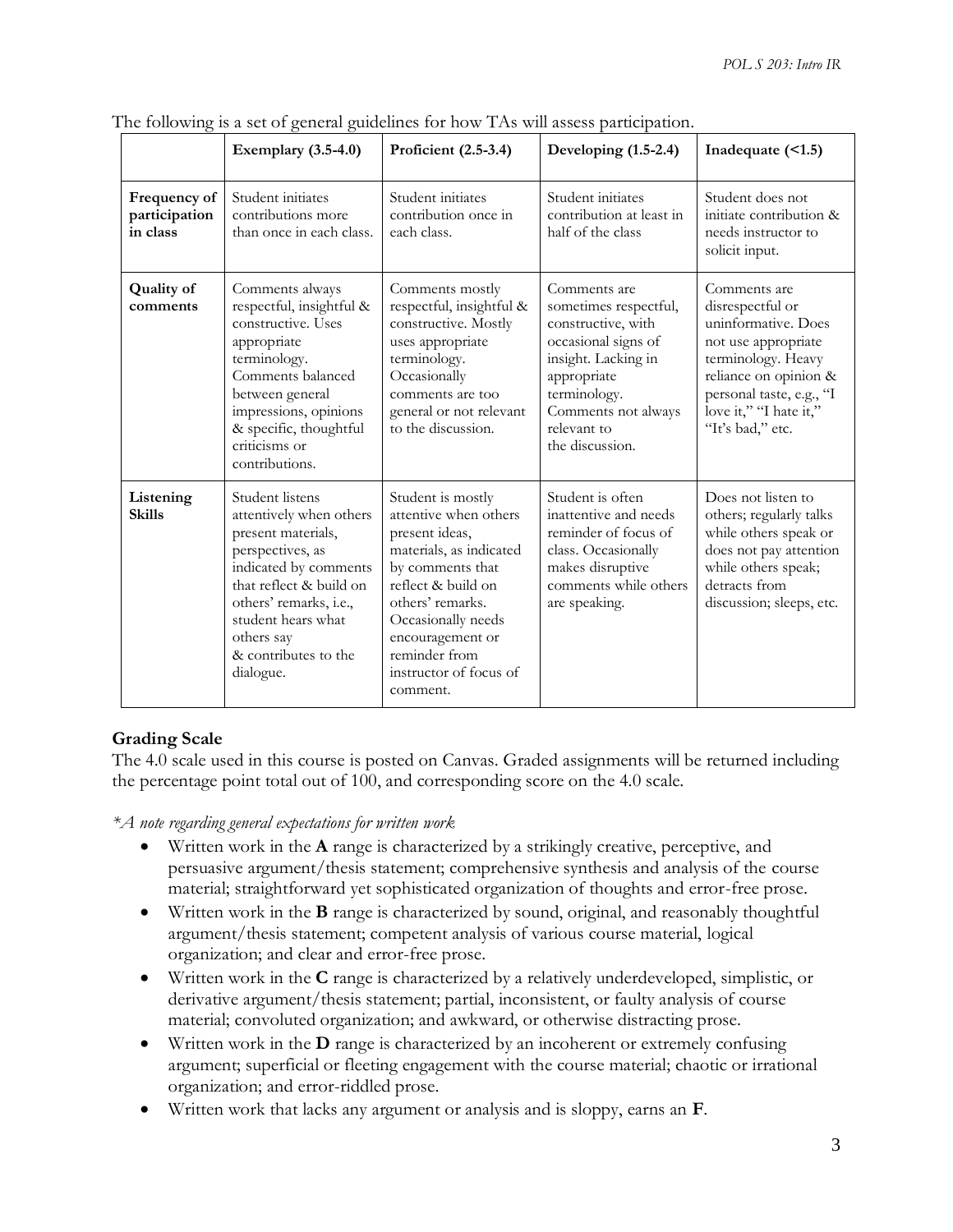Please make sure to put time and care into your writing, as the instructor/TA have given out all of these grades in the past.

### **Make-up Exams**

Make-ups for either the midterms or final exam will be permitted only under the gravest of circumstances and with appropriate documentation. Students are required to notify their TA before the exam takes place of any reason why they are unable to take the exam at the designated time. Any make-up exam must be taken prior to the exam being returned to the class. It is the student's responsibility to contact their TA so that an appropriate time can be scheduled for the make-up. Only after written confirmation from the instructor or TA that the exam can be taken at an alternate time should a student consider that a make-up has been granted. *Note: personal travel plans are not a legitimate reason for requesting to take an exam at a different time and will not be granted.*

### **Religious Accommodations**

Washington state law requires that UW develop a policy for accommodation of student absences or significant hardship due to reasons of faith or conscience, or for organized religious activities. The UW's policy, including more information about how to request an accommodation, is available at [Religious Accommodations Policy.](https://registrar.washington.edu/staffandfaculty/religious-accommodations-policy/) Accommodations must be requested within the first two weeks of this course using the [Religious Accommodations Request Form.](https://registrar.washington.edu/students/religious-accommodations-request/)

### **Grading Policy and Appeals**

Appeals must be made at <u>least 24 hours after, but within one week</u>, of when the exam or assignment was originally returned to the class, or the grade posted online. Appeals simply asking for more points will not be considered. Requests for verbal appeals, or a point-by-point postmortem of exams or other assignments, will also not be considered. To make an appeal, students are required to write a typed memo (no longer than 1 page single-spaced in 12-point Times New Roman font with 1-inch margins) clearly explaining the reasons why they feel the grade they received was inappropriate. Students must submit the memo along with the original graded assignment to their TA, who will regrade the assignment. If the student is still not satisfied, they may then submit a separate written appeal to the instructor who will then issue a final grade for the assignment. The memo, assignment, and the TA's response to the original appeal must be submitted to the instructor within three days of receiving the appeal decision from their TA. Please note, however, that both the TA and the instructor reserve the right to re-grade the *entire* assignment once an appeal is made, which may result in an increase *or decrease* from the original grade.

### **Accessibility**

If you have already established accommodations with Disability Resources for Students (DRS), please communicate your approved accommodations to the instructor as soon as possible so we can discuss your needs in this course. If you have not yet established services through DRS, but have a temporary health condition or permanent disability that requires accommodations (conditions include but not limited to: mental health, attention-related, learning, vision, hearing, physical or health impacts), you should likewise contact DRS at 206-543-8924, email [uwdrs@uw.edu,](mailto:uwdrs@uw.edu) or online at [http://disability.uw.edu.](http://disability.uw.edu/) DRS offers resources and coordinates reasonable accommodations for students with disabilities and/or temporary health conditions. Reasonable accommodations are established through an interactive process between you, your instructor, and DRS. It is the policy and practice of the University of Washington to create inclusive and accessible learning environments consistent with federal and state law.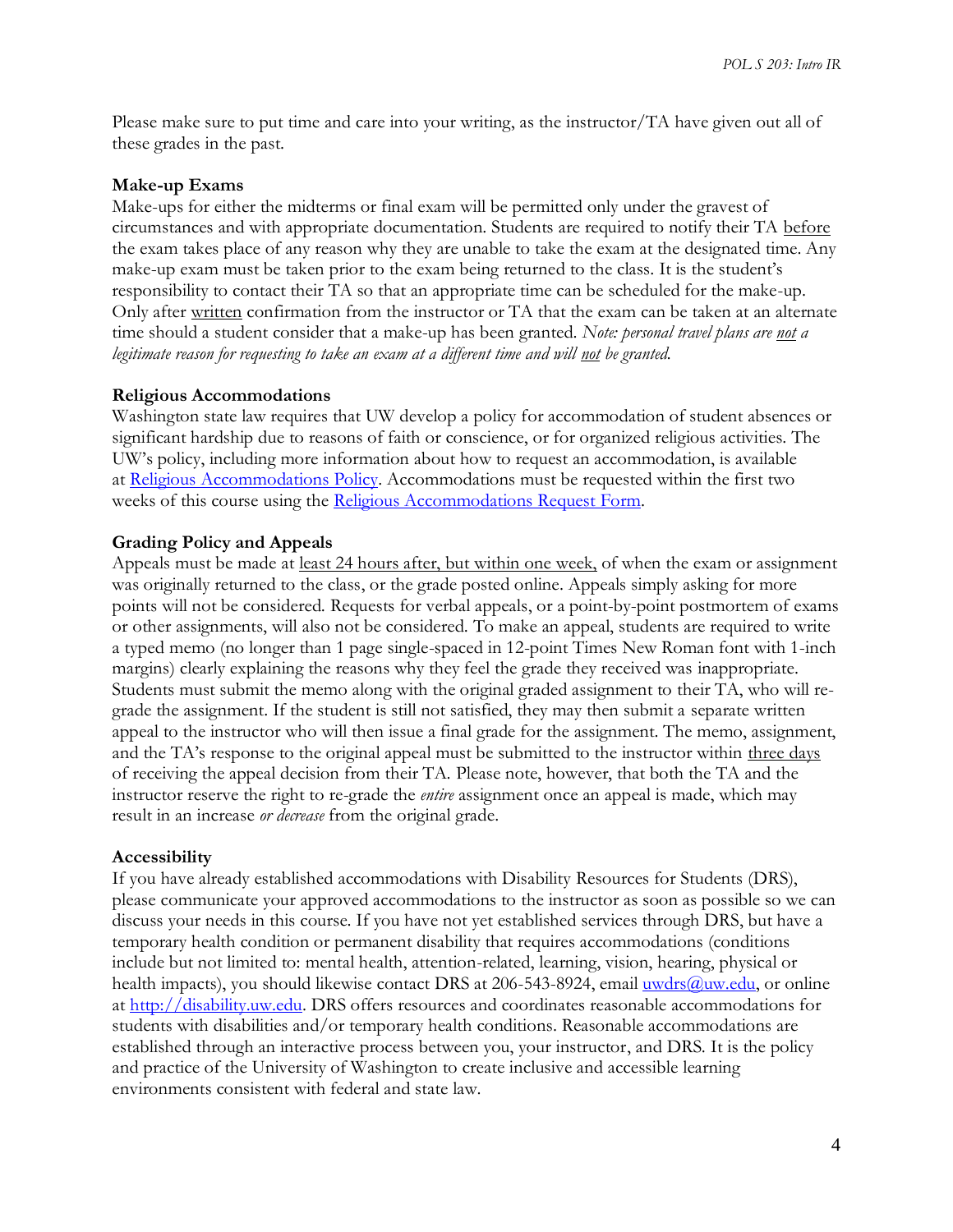No alternative accommodations will be granted in this course without documentation from DRS. Students interested in obtaining accommodations should thus make appropriate arrangements with DRS as soon as possible in the quarter.

### **Academic Misconduct**

Academic misconduct is a serious offense at the University of Washington. All cases of suspected academic misconduct will be referred to the Arts and Sciences Committee on Academic Conduct, and may result in a grade of 0.0 for the assignment in question in addition to other potential consequences. The instructor takes instances of academic misconduct seriously, and is apt to pursue the most serious sanctions available under university guidelines.

University policies and guidelines regarding cheating and plagiarism can be found at [https://depts.washington.edu/grading/pdf/AcademicResponsibility.pdf.](https://depts.washington.edu/grading/pdf/AcademicResponsibility.pdf)

What constitutes academic misconduct? The University of Washington Student Conduct Code defines it as the following (WAC 478-120-024).

### **Academic misconduct** includes:

- (a) **"Cheating,"** which includes, but is not limited to:
	- (i) The use of unauthorized assistance in taking quizzes, tests, or examinations; or (ii) The acquisition, use, or distribution of unpublished materials created by another student without the express permission of the original author(s).
- (b) **"Falsification,"** which is the intentional use or submission of falsified data, records, or other information including, but not limited to, records of internship or practicum experiences or attendance at any required event(s). Falsification also includes falsifying scientific and/or scholarly research.
- (c) **"Plagiarism,"** which is the submission or presentation of someone else's words, composition, research, or expressed ideas, whether published or unpublished, without attribution. Plagiarism includes, but is not limited to: (i) The use, by paraphrase or direct quotation, of the published or unpublished work of another person without full and clear acknowledgment; or (ii) The unacknowledged use of materials prepared by another person or acquired from an entity engaging in the selling of term papers or other academic materials.
- (d) **Prohibited collaboration**.
- (e) Engaging in behavior specifically prohibited by an instructor in the course of class instruction or in a course syllabus.
- (f) **Multiple submissions** of the same work in separate courses without the express permission of the instructor(s).
- (g) Taking deliberate action to destroy or damage another's academic work in order to gain an advantage for oneself or another.
- (h) The recording of instructional content without the express permission of the instructor(s), and/or the dissemination or use of such unauthorized records.

If you are uncertain what constitutes plagiarism, please ask the instructor. The Political Science/JSIS/LSJ/CHID Writing Center also offers guidance on plagiarism, general advice on writing, and related issues of academic integrity:

[http://depts.washington.edu/pswrite/forstudents.html.](http://depts.washington.edu/pswrite/forstudents.html)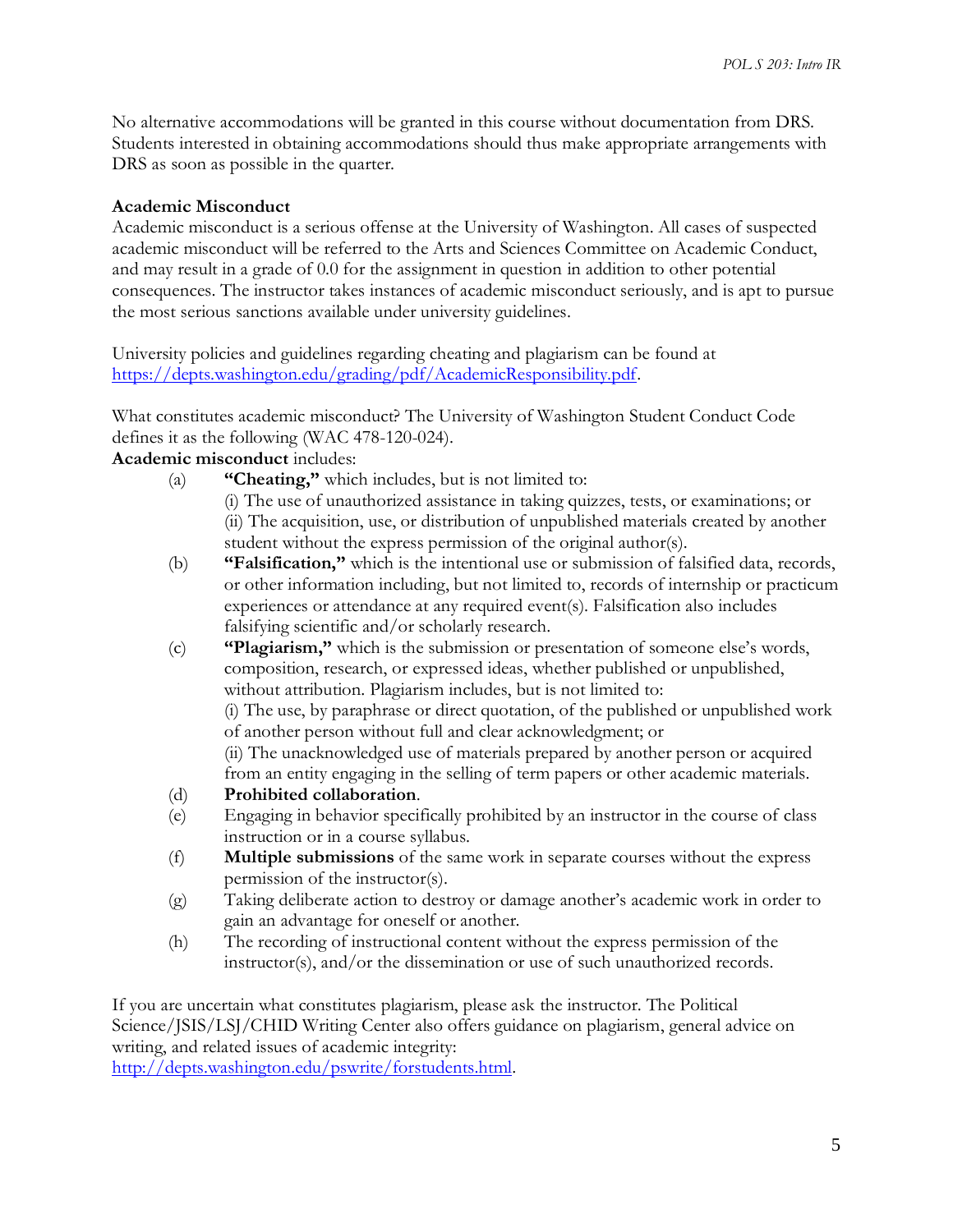### **Acknowledgement of Course Material Content**

All of the assigned materials for this course (lectures, readings, films, discussion) are directly relevant to its central theme – international relations. The assigned materials are all widely recognized as important scholarly or cultural works. The assigned articles and books have appeared in some of the highest-ranking academic journals, or published with prestigious presses. The films or video clips that may be shown in class have received critical praise and, in many cases, been nominated for major cinematic awards.

Students who intend to take this class should be aware, however, that a number of the assigned works contain adult themes and language. In some cases these depictions, which may be sexual or violent in nature, are central to the issues raised in the course; in other cases they are more peripheral but still part of the author or creator's vision. Students are responsible for all of the assigned material in the course, even those portions they may find objectionable due to the content described above. Students who believe that exposure to such content will detract from their ability to absorb and understand the required course materials, or complete assignments, are encouraged to drop the class.

By remaining in this course, students acknowledge that the professor has alerted them to the adult themes and language present in some of the assigned material for this course. Students have been advised that if such content will interfere with their ability to learn, they should drop this class. Finally, students recognize that by remaining in this class they are responsible for all of the required materials, even those that they might find offensive.

### **Classroom Expectations**

Some of the material covered in this course may be controversial. While debate is expected and in fact encouraged, students are required to conduct themselves in a professional manner at all times. Instances of aggressive or other improper behavior toward other students, TAs, or the instructor, which is in contravention of the university's Student Conduct Code will be reported to the Office of Community Standards & Student Conduct (for further information, see [https://www.washington.edu/cssc/\)](https://www.washington.edu/cssc/).

Students are expected to arrive on time and ready to start class and quiz sections. We have a very short period of time for each meeting, and it is disrespectful to the instructor/TA and your fellow classmates to show up late. All disruptive behavior is not permitted during class, including but by no means limited to sleeping, talking outside of regular class discussion, using cell phones, and insulting classmates and/or the instructor. Laptops are permitted, but should be used solely for course work (e.g., taking notes, accessing course readings, etc.). Students found to be violating this policy will be prohibited from using electronic devices during lecture and/or section for the remainder of the course.

### **Questions and Communication**

If you have any straightforward administrative or logistical questions not of a personal nature (e.g., readings for the week; location of exam, etc.), please consult the website and syllabus first, and then email your TA if you are still uncertain. *Please email from an @uw.edu email address.* Answers to most such questions are often on the website or syllabus. If you still cannot obtain an adequate answer, email the instructor. Email is the preferred form of contact for these matters.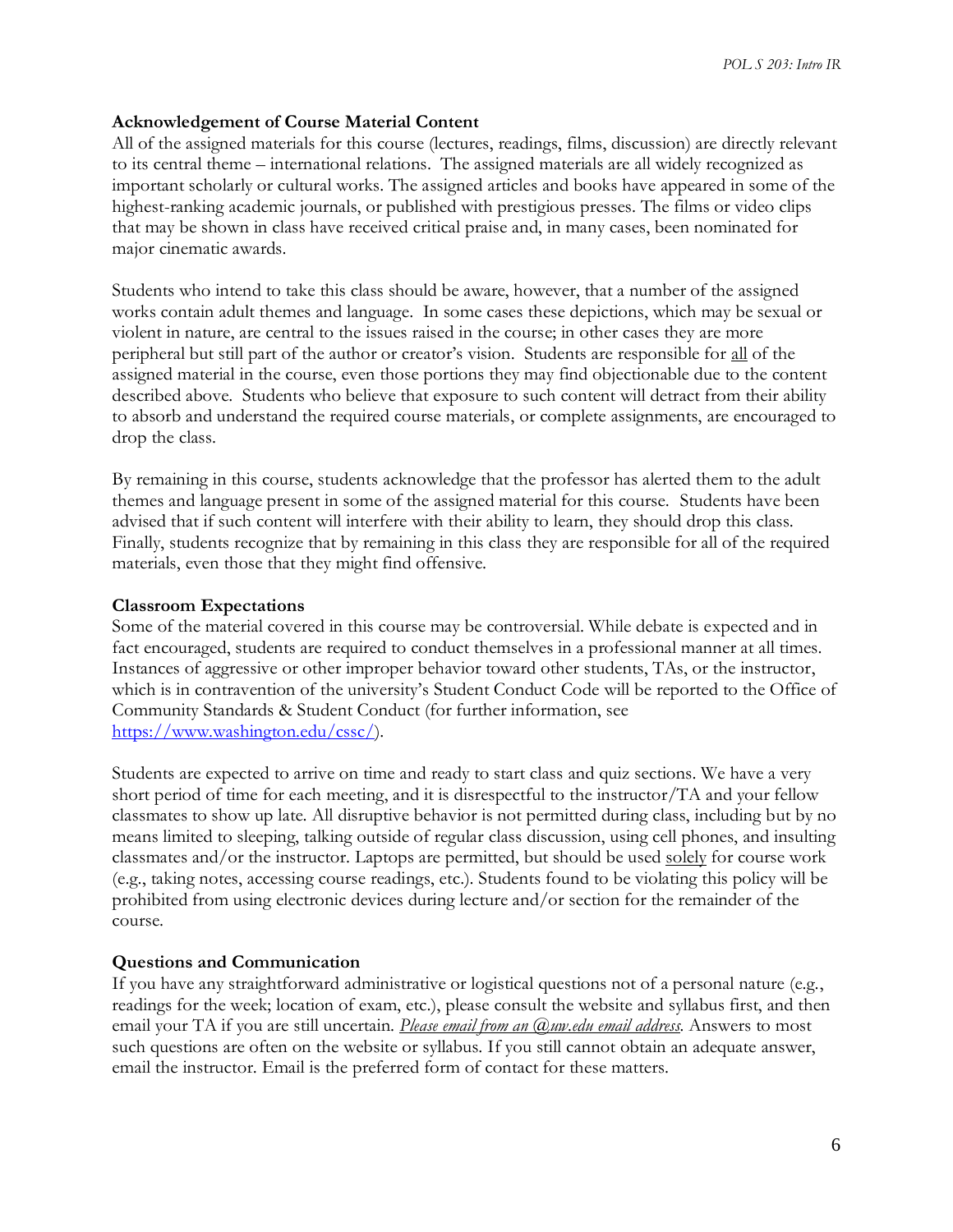All e-mail related to the course should begin with the Subject Heading "POL S 203: …" Substantive questions related to course material will not be answered via email – instead, please see your TA or instructor during office hours or make an appointment.

Expect a reply to emails within 24 hours, excluding weekends. The instructor will not respond to emails with questions whose answers are found in the syllabus or on the course website. If you do not receive a reply within 24 hours, assume that the answer to your question is provided in the available course resources.

# **COVID-19**

We are all in this together! The health and safety of the entire University of Washington community is of the highest priority. Masks covering the nose and mouth are required in the classroom or other indoor spaces, regardless of vaccination status. Eating and drinking will not be permitted in class. The instructor and TAs have the authority to cancel class if students do not comply. Non-compliant students may be reported to the Community Standards and Student Conduct office. For further details on UW's face covering policy, see [here.](https://www.ehs.washington.edu/system/files/resources/COVID-19-face-cover-policy.pdf)

If you have [symptoms,](https://coronavirus.uwhealth.org/symptoms-and-care/) do not come to class and do get [tested.](https://www.washington.edu/coronavirus/testing/) For additional information about COVID-19 and UW policies, see [here.](https://www.washington.edu/coronavirus/student-faq/)

### **Self-Care**

Undergraduate studies are hard enough in normal times, but these are unfortunately not normal times. We are currently living through a global pandemic, heightened economic uncertainty, a period of renewed attention domestically and internationally to racial injustice, and an intensely polarized political environment.

The Counseling Center and Hall Health are excellent resources on campus that many UW students utilize. Students may get help with study skills, career decisions, substance abuse, relationship difficulties, anxiety, depression, or other concerns.

- [Husky Health & Well-Being Portal](https://wellbeing.uw.edu/)
- [Counseling Center](https://www.washington.edu/counseling/)
- [Hall Health](https://wellbeing.uw.edu/unit/hall-health/)

### **Course Schedule**

The following is a schedule of topics and readings for the course. The schedule is subject to change based on the pace of the class. The instructor will clearly announce any changes.

• *An Additional Note on the Readings:* Assigned readings from the textbook should be done before the relevant lecture. Any additional readings should be done before the following quiz section meeting (e.g., the Fazal & Poast reading in Week 1 should be done before quiz section meets that week). Please also be aware that listings for assigned readings may be split across pages.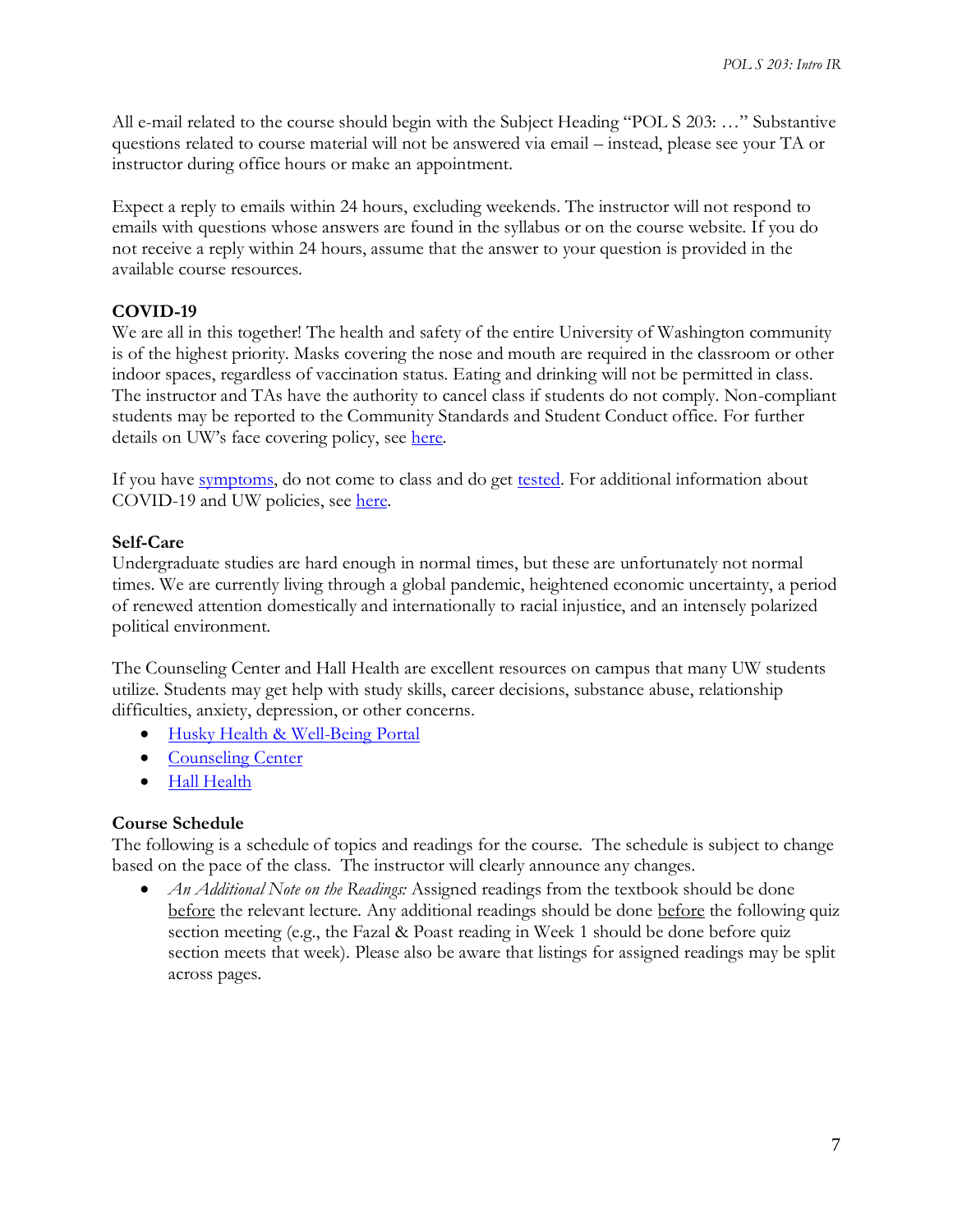# **Part I: International Security**

# **Week 1**

M 1/3: Introduction and Overview – What is "International Relations" Anyway and Why Should We Care?

- FLS Introduction.
- Hoover Green, Amelia. 2013. "How to Read Political Science: A Guide in Four Steps." (4 pgs).
	- o Note: This article provides a foundation for more effectively reading and understanding many of the subsequent readings in the course.
- Zvobgo, Kelebogile, and Meredith Loken. 2020. "Why Race Matters in International Relations." *Foreign Policy* (June 19). (7 pgs).
- \*Optional\*: Skim FLS Ch.1 for a general historical overview of the modern international system.

W 1/5: The Puzzle of War – Or Why Fight When It's So Bloody Expensive? War as a Concept & Crisis Bargaining

- FLS Ch.2 Excerpt pg.65-69; and Ch.3 Excerpt pg.92-107.
- Fazal, Tanisha M., and Paul Poast. 2019. "War Is Not Over: What the Optimists Get Wrong About Conflict." *Foreign Affairs* 98(6): 74-83.
- \*Optional\*: Pinker, Steven. 2013. "The Decline of War and Conceptions of Human Nature." *International Studies Review* 15(3): 400-405.

# **Week 2**

M 1/10: Why Bargaining Can Fail…and Wars Begin

- FLS Ch.3 Excerpt pg.107-140.
	- o Note: Don't get bogged down in some of the technicalities of the extensions to the bargaining model of war; instead, focus on the main takeaways regarding how bargaining can fail. We will also be covering the "Prisoner's Dilemma" as part of this topic. For a further review and discussion, see FLS pg.86-88.
- Posen, Barry R. 2020. "Do Pandemics Promote Peace? Why Sickness Slows the March to War." *Foreign Affairs* (April 23). (4 pgs).
- Brown, Rachel, Heather Hurlburt, and Alexandra Stark. 2020. "How the Coronavirus Sows Civil Conflict: Pandemics Don't Bring People Together – Sometimes They Pull Societies Apart." *Foreign Affairs* (June 6). (7 pgs).

W 1/12: Rallying 'Round the Flag! Domestic Politics, Diversion, and War

- FLS Ch.4 Excerpt pg.144-162.
- Hetherington, Marc J., and Michael Nelson. 2003. "Anatomy of a Rally Effect: George W. Bush and the War on Terrorism." *PS: Political Science and Politics* 36(1): 37-42.

### **Week 3** M 1/17: **\*\*\*No Class – Martin Luther King Jr. Day\*\*\***

W 1/19: Are Democracies Distinctive? Assessing Democratic Peace and Victory

• FLS Ch.4 Excerpt pg.175-191.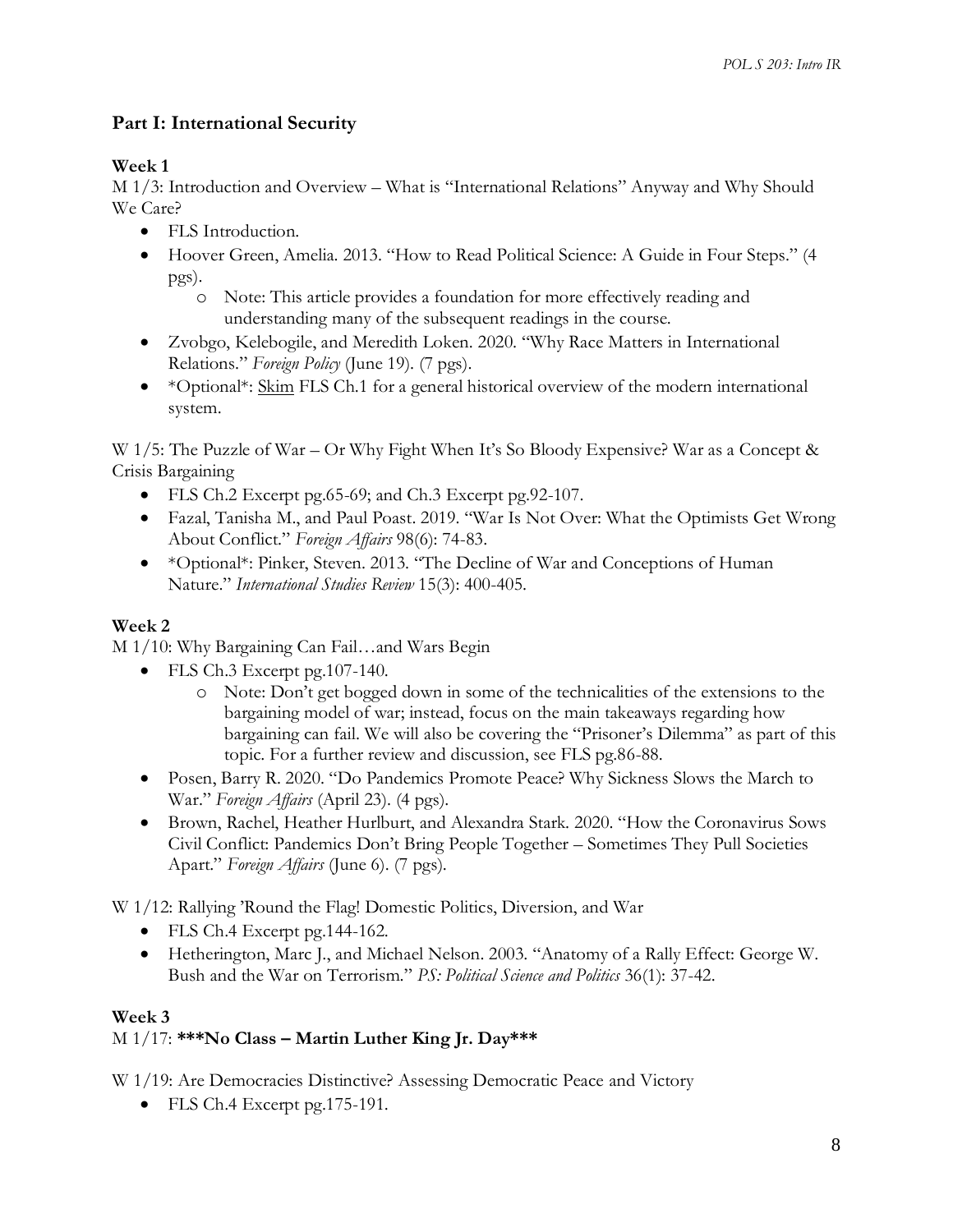• Barnhart, Joslyn N., Robert F. Trager, Elizabeth N. Saunders, and Allan Dafoe. 2020. "Women's Suffrage and the Democratic Peace: Female Voters Slow the March to War." *Foreign Affairs* (August 18). (6 pgs).

## **Week 4**

## **\*\*\*M 1/24 Midterm Exam #1 in Class – Bring Exam Books\*\*\* Covers all material from Part I of the course**

# **Part II: International Political Economy**

W 1/26: International Trade I – Who Gains and Who Loses from the International Division of Labor?

- FLS Ch.7 Excerpt pg.306-318, 358-363.
- Krugman, Paul. 1994. "Competitiveness: A Dangerous Obsession." *Foreign Affairs* 73(2): 28- 44.
- Listen to *NPR's Planet Money* Podcast. 2017. "Mr. Jones's Act." (September 27). (About 15 minutes). [https://www.npr.org/sections/money/2017/09/27/553990861/episode-524-mr](https://www.npr.org/sections/money/2017/09/27/553990861/episode-524-mr-jones-act)[jones-act.](https://www.npr.org/sections/money/2017/09/27/553990861/episode-524-mr-jones-act)

## **Week 5**

M 1/31: International Trade II – To (Free) Trade, or Not to (Free) Trade?

- FLS Ch.7 Excerpt pg.319-355.
- Sutherland, Peter D. 2008. "Transforming Nations: How the WTO Boosts Economies and Opens Societies." *Foreign Affairs* 87(2): 125-136.
- Rodrik, Dani. 2001. "Trading in Illusions." *Foreign Policy* 123(March/April): 54-62.

W 2/2: International Finance I – Multinational Corporations (MNCs) to the Rescue?

- FLS Ch.8 Excerpt pg.364-373, 390-396.
- Kristoff, Nicholas. 2009. "Where Sweatshops are a Dream." *New York Times* Op-ed (January 14). (3 pgs).
- Silverstein, Ken. 2010. "Shopping for Sweat: The Human Cost of a Two-Dollar T-shirt." *Harper's Magazine* (January): 36-44.

# **Week 6**

M 2/7: International Finance II – Do States and Debt Mix? The Promise and Perils of Sovereign Lending

- FLS Ch.8 Excerpt pg.374-389.
- Abi-Habib, Maria, and Keith Bradsher. 2020. "Poor Countries Borrowed Billions from China. They Can't Pay It Back." *New York Times* (May 18). (7 pgs).
- Listen to *NPR's Planet Money* Podcast. 2016. "A Hedge Fund, A Country, and a Big Sailboat." (March 11). (About 15 minutes). [https://www.npr.org/sections/money/2016/03/11/470136949/episode-689-a-hedge-fund](https://www.npr.org/sections/money/2016/03/11/470136949/episode-689-a-hedge-fund-a-country-and-a-big-sailboat)[a-country-and-a-big-sailboat.](https://www.npr.org/sections/money/2016/03/11/470136949/episode-689-a-hedge-fund-a-country-and-a-big-sailboat)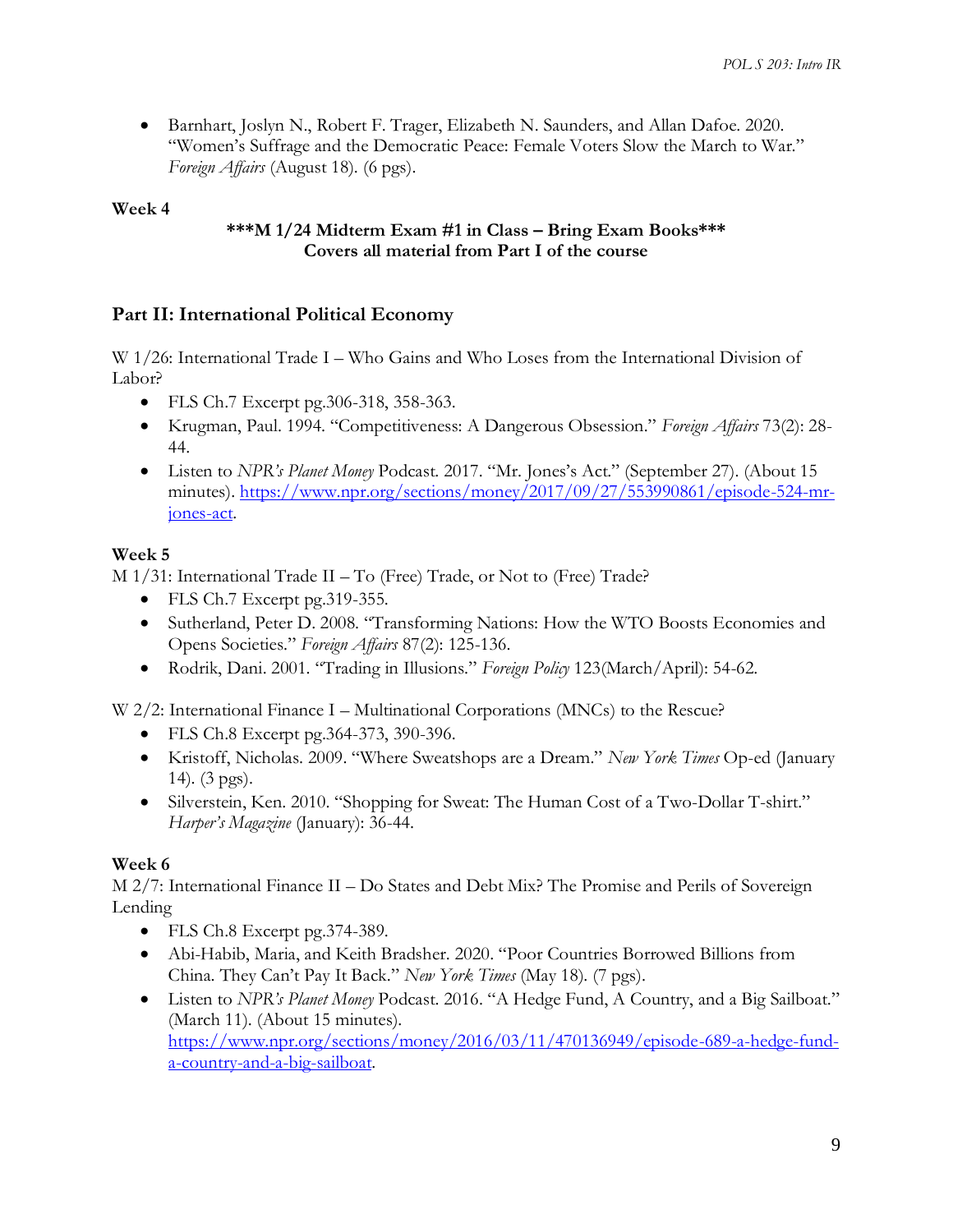W 2/9: International Monetary Relations I – Money Matters (Or Does It?)

- FLS Ch.9 Excerpt pg.406-433.
- Bradsher, Keith. 2019. "How Does China's Currency Move Put Pressure on U.S.?" *New York Times* (August 5). (2 pages).
- Heller, Daniel. 2017. "Do Digital Currencies Pose a Threat to Sovereign Currencies and Central Banks?" *Peterson Institute for International Economics Policy Brief*. (10 pages).

# **Week 7**

M 2/14: International Monetary Relations II – Choices and Crises in Monetary Policy

- FLS Ch.9 Excerpt pg.433-442.
- Kirshner, Jonathan. 2013. "Bringing Them All Back Home? Dollar Diminution and U.S. Power." *Washington Quarterly* 36(3): Abridged version pg.550-559.
- Irwin, Neil. 2015. "The Choice Facing China as Its Currency Becomes More Global." *New York Times* (November 30). (4 pages).

# **Part III: Global Governance & Transnational Relations**

W 2/16: Is "International Law" *Really* Law (and Does It Even Matter)?

- FLS Ch.2 Excerpt pg.59-65, 69-81; and Ch.11 Excerpt pg.484-498.
- Entous, Adam, and Evan Osnos. 2020. "Last Man Standing: The Killing of Qassem Suleimani and the Calculus of Assassination." *The New Yorker* (February 10). (9 pgs).

# **Week 8**

M 2/21: **\*\*\*No Class – Presidents' Day\*\*\***

## **\*\*\*W 2/23 Midterm Exam #2 in Class – Bring Exam Books\*\*\* Covers all material from Part II of the course**

# **Week 9**

M 2/28: Alliances – Are We Better Fighting Together?

- FLS Ch.5 Excerpt pg.194-215.
- Posen, Barry R. 2013. "Pull Back: The Case for a Less Activist Foreign Policy." *Foreign Affairs* 92(1): 116-128.
- Brooks, Stephen G., G. John Ikenberry, and William C. Wolforth. 2013. "Lean Forward: In Defense of American Engagement." *Foreign Affairs* 92(1): 130-142.

W 3/2: Global Environmental Politics – Why is It So Hard to Go Green?

- FLS Ch.13.
- Victor, David G. 2006. "Toward Effective International Cooperation on Climate Change: Numbers, Interests, and Institutions." *Global Environmental Politics* 6(3): Abridged version pg.515-522.

### **Week 10**

M 3/7: Cooperation and Crisis in Immigration and Public Health

• FLS Ch.8 Excerpt pg.397-402.